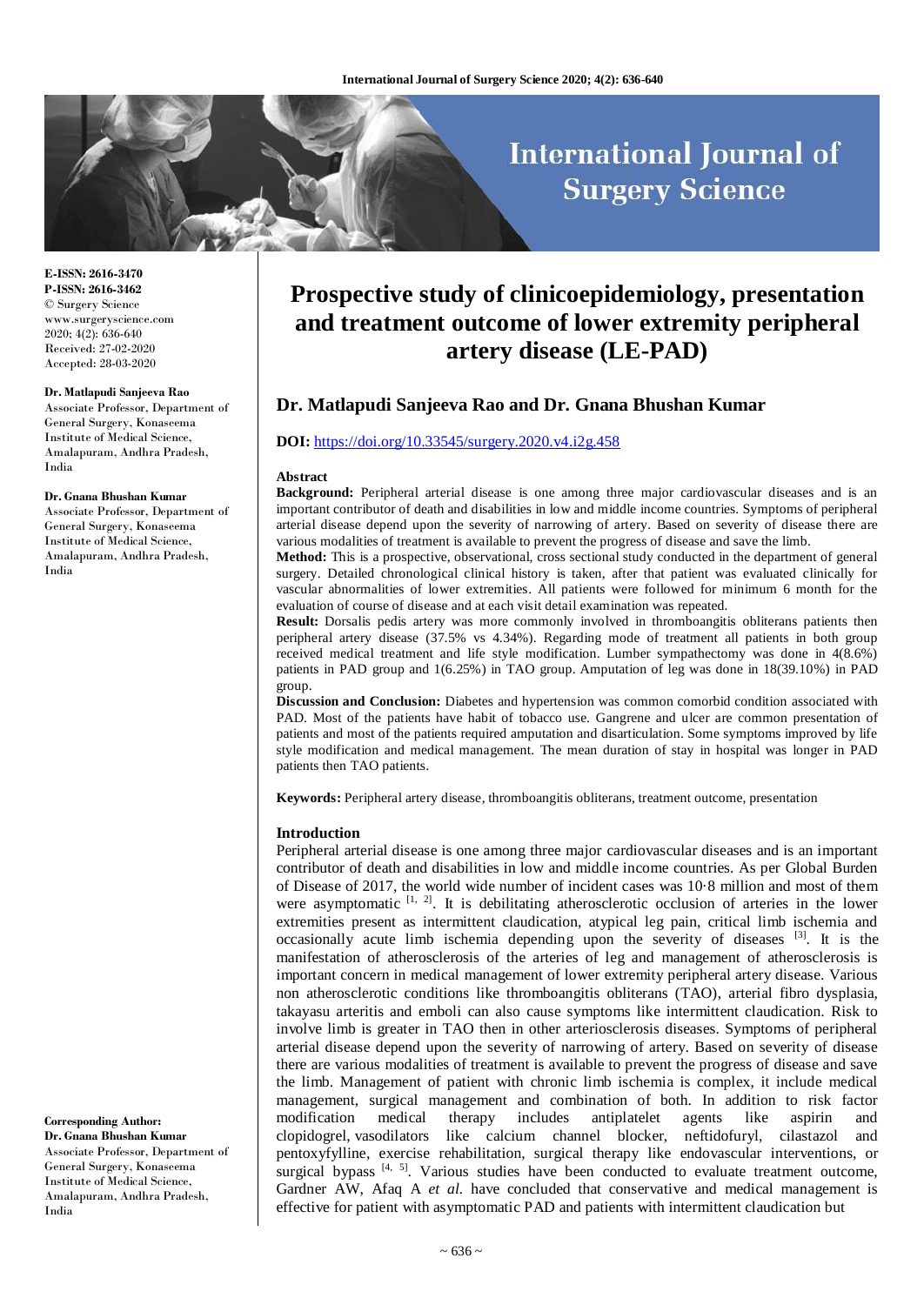patient with severe PAD typically require revascularization of the lower extremities [4] . Firnhaber JM, Powell CS *et al.* has concluded that Surgical revascularization should be reserved for patients with severe claudication who have an inadequate response to medical therapy [6]. Based on previous studies present study is designed to evaluate the clinicoepidemiology and presentation of lower extremity peripheral artery disease (LE-PAD) in our patient. To study the mode of treatment and its outcome in various patient with LA PAD admitted in our hospital.

#### **Material and Method**

This is a prospective, observational, cross sectional study conducted in the department of general surgery Konaseema institute of medical science Amalapuram Andhra Pradesh from January 2017 to April 2020.

### Selection of patient:-

Patients with clinical feature of lower extremity peripheral artery disease were selected for this study based on following inclusion and exclusion criteria.

**Table:** Exclusion and inclusion criteria

| <b>Inclusion criteria</b>                                                                                                  | <b>Exclusion criteria</b>                           |
|----------------------------------------------------------------------------------------------------------------------------|-----------------------------------------------------|
| Both sex                                                                                                                   | History of trauma                                   |
| All ages                                                                                                                   | Involving other region of body                      |
| Patient with feature of lower extremity<br>peripheral artery disease like intermittent<br>claudication, rest pain gangrene | Pain of lower extremities<br>neurological in nature |
| Evidence based on Doppler study                                                                                            |                                                     |

Sample size: - Based on exclusion and inclusion criteria sixty two patients with clinical feature of lower extremity peripheral artery disease were enrolled for this study.

**Ethics:** Present study is approved by institutional ethics committee. A written informed consent was obtained from all patients before enrolling them for study.

#### **Method**

Once patient has been admitted in general surgery department detailed chronological clinical history is taken, after that patient was evaluated clinically for vascular abnormalities of lower extremities. Extent of disease severity was evaluated by assessment of vascular insufficiency, distribution and type of pain, extent of colour change, gangrene and absence of peripheral pulses. All essential laboratory investigation was done for atherosclerosis and patients were further evaluated for level and degree of obstruction by Doppler scanning. As per the severity of disease treatment of patient was individualised with an aim to save the limb. All patients were followed for minimum 6 month for the evaluation of course of disease and at each visit detail examination was repeated. For maintenance of record a predesigned structured Performa was used every patient.

Statistical analysis: - Data was collected on Microsoft excel sheet and analysis was done by using mean and proportion.

#### **Result**

In present study of two years and 10 month duration 62 patients were enrolled as per selection criteria.

| Table 2: Clinicoepidemiology of patients |  |  |
|------------------------------------------|--|--|
|------------------------------------------|--|--|

| variables                       |                   | PAD (peripheral artery disease) | TAO (thromboangitis obliterans) |             |
|---------------------------------|-------------------|---------------------------------|---------------------------------|-------------|
| Number of patients              |                   | 46                              | 16                              |             |
| Age in years (Mean+ $SD$ )      |                   | $64.30 + 10.90$                 | $47.06 + 11.94$                 |             |
| Sex(M/F)                        |                   | 30/16                           | 14/2                            |             |
| Associated co-morbid conditions | <b>Diabetes</b>   |                                 | 22(47.82%)                      | 4(25%)      |
|                                 | Hypertension      |                                 | 16(34.78)                       | $2(12.5\%)$ |
|                                 | Renal disorder    |                                 | $3(6.52\%)$                     | 1(6.25%)    |
|                                 | Hepatic disorder  |                                 | 1(2.17%)                        | $\Omega$    |
|                                 | Smoking (past)    |                                 | 24(52.17%)                      | 14(87.5%)   |
| Habits                          | Smoking (present) |                                 | 14(30.435%)                     | 12(75%)     |
|                                 | Type of smocking  | Cigarette                       | 16(34.78%)                      | 6(37.5%)    |
|                                 |                   | Traditional                     | 8(17.39%)                       | $8(50\%)$   |
|                                 | Tobacco chewing   |                                 | $12(26.08\%)$                   | 10(62.5%)   |
|                                 | alcoholic         |                                 | 14(30.34%)                      | 6(37.5%)    |

As per table 2 out of 62 patient lower extremity peripheral artery disease (LE-PAD) 46 patients have peripheral artery disease and 16 have TAO (thromboangitis obliterans). The mean age of patient in PAD group was  $64.30 \pm 10.90$  years and in TAO (thromboangitis obliterans) group was 47.06+11.94 years. In PAD group 30 were male and 16 were female in TAO group 14 were male and 2 were female. Out of 46 patients, 22(47.82%) have diabetes in PAD group and 4(25%) patients in TAO group have diabetes. Regarding associated comorbid conditions diabetes was present in 22 (47.82%) patients in PAD and 4(25%) in TAO patients. Hypertension was present in 16(34.78%) patients in PAD and 2(12.5%) in TAO patients. Renal disorder was present in 3(6.52%) patients in PAD and 1(6.25%) in TAO patients. Hepatic disorder was present in

1(2.17%) patients in PAD and absent in TAO patients. Past history of smocking was present in 24(52.17%) patients in PAD and 14(87.5%) patients in TAO group. In PAD patients 14(30.435%) patients were smoker at time of enrolment and in TAO group 12(75%) patients were smoker at time of enrolment. Regarding type of smocking practice 16(34.78%) use to have cigarette and 6(37.5%) used to have traditional smocking method in PAD group. In TAO group 6(37.5%) have habit of cigarette smoking and 8(50%) patients have habit of traditional way of smocking. Tobacco chewing was present in 12(26.08%) patients in PAD and 10(62.5%) in TAO patients. In PAD group 14(30.34%) patients were alcoholic and in TAO group 6(37.5%) patients were alcoholic.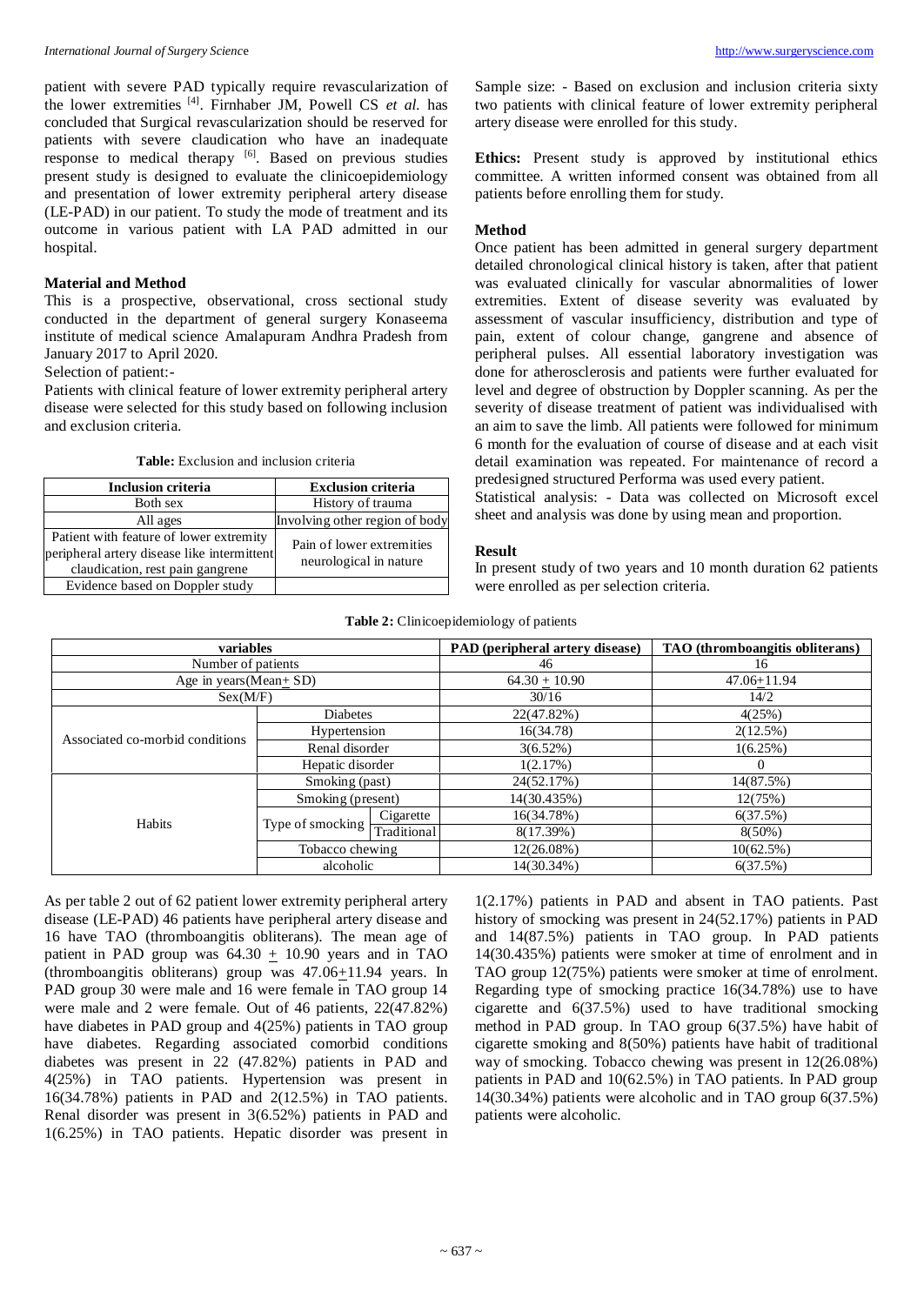

**Fig 1:** Gangrene of finger and toe in lower extremities peripheral artery disease

**Table 3:** Clinical presentation and extent of involvement of limb

| <b>Variables</b>         | <b>PAD</b> (peripheral<br>artery disease) | <b>TAO</b> (thromboangitis<br>obliterans) |
|--------------------------|-------------------------------------------|-------------------------------------------|
| Atypical pain syndrome   | 1(2.17%)                                  | 1(6.25%)                                  |
| Claudication(ICI)        | $4(8.6\%)$                                | 1(6.25%)                                  |
| Rest pain $(RP)$         | $4(8.6\%)$                                | $2(12.5\%)$                               |
| $IC1 + RP$               | $2(4.34\%)$                               | $2(12.5\%)$                               |
| $ICl + RP + Gan$ grene   | $23(50\%)$                                | $8(50\%)$                                 |
| $ICl + RP + uler$        | 12(26.08%)                                | $2(12.5\%)$                               |
| Gangrene of toe          | $6(13.04\%)$                              | 6(37.5%)                                  |
| Gangrene of foot         | 8(17.39%)                                 | $2(12.5\%)$                               |
| Gangrene of foot and leg | $6(13.04\%)$                              |                                           |
| Gangrene above knee      | $3(6.52\%)$                               |                                           |

As per table 3 atypical pain syndromes was clinical presentation in 1(2.17%) patient in PAD group and 1(6.25%) patients in TAO group. Claudication was clinical presentation in 4(8.6%) patients in PAD group and 1(6.25%) patients TAO group. Rest pain was clinical presentation in 4(8.6%) patients in PAD group and 2(12.5%) patients TAO group. Claudication and rest pain both was clinical presentation in 2(4.34%) patients in PAD group and 2(12.5%) patients in TAO group. In PAD group 23(50%) patients were presented with gangrene and 8(50%) patients in TAO group presented with gangrene. Ulcer was presented in 12(26.08%) patients in peripheral artery disease group and 2(12.5%) patients in thromboangitis obliterans group.

Regarding site of gangrene 6(13.04%) patients in PAD group has gangrene in toe, 8(17.39%) have gangrene in foot,  $6(13.04%)$  have gangrene in foot and leg and  $3(6.52%)$  have gangrene above knee. Similarly in TAO patients 8(50%) have gangrene in toe and 2(12.5%) have gangrene in foot.

| Site of involvement    | PAD(peripheral<br>artery disease) | <b>TAO</b> (thromboangitis<br>obliterans) |
|------------------------|-----------------------------------|-------------------------------------------|
| Dorsalis pedis artery  | $2(4.34\%)$                       | 6(37.5%)                                  |
| Infra poplitial artery | 8(17.39%)                         | 10(62.5%)                                 |
| Poplitial artery       | 28(60.86%)                        |                                           |
| Femoral artery         | 8(17.39%)                         |                                           |

Dorsalis pedis artery was more commonly involved in thromboangitis obliterans patients then peripheral artery disease (37.5% vs 4.34%). Infra poplitial artery was also more commonly involved in thromboangitis obliterans patients then peripheral artery disease (62.5%vs 17.39%). Poplitial artery was involved in 28(60.86%) patients in PAD group and absent in TAO patients. femoral artery was involved in 8(17.39%) patients in PAD group and absent in TAO patients.

| <b>Table 5:</b> Treatment modalities and outcome of treatment |
|---------------------------------------------------------------|
|---------------------------------------------------------------|

| <b>Variables</b>                              | PAD(peripheral artery disease) | TAO (thromboangitis obliterans) |  |  |
|-----------------------------------------------|--------------------------------|---------------------------------|--|--|
| Medical treatment and life style modification | 46                             | 16                              |  |  |
| Lumber sympathectomy                          | $4(8.6\%)$                     | 1(6.25%)                        |  |  |
| Amputation                                    | 18(39.10%)                     |                                 |  |  |
| Disarticulation                               | $8(17.40\%)$                   |                                 |  |  |
| Outcome of medical management                 |                                |                                 |  |  |
| Symptoms                                      | relieved                       | Not relieved                    |  |  |
| Atypical pain syndrome                        |                                |                                 |  |  |
| Claudication(ICl)                             | 6                              |                                 |  |  |
| Healing of ulcer                              | 3                              | 3                               |  |  |
| <b>Outcome of lumber sympathectomy</b>        |                                |                                 |  |  |
| Atypical pain syndrome                        |                                |                                 |  |  |
| Claudication(ICl)                             | 3                              |                                 |  |  |
| Healing of ulcer                              | 3                              |                                 |  |  |
| Outcome of operative procedure                |                                |                                 |  |  |
| Variables                                     | PAD(peripheral artery disease) | TAO (thromboangitis obliterans) |  |  |
| Uneventful                                    | 12                             |                                 |  |  |
| Infection                                     | 2                              |                                 |  |  |
| Secondary suturing                            |                                |                                 |  |  |
| Duration of stay in hospital(days)            | $10.43 + 7.9$                  | $6.35 + 2.8$                    |  |  |

Regarding mode of treatment all patients in both group received medical treatment and life style modification. Lumber sympathectomy was done in 4(8.6%) patients in PAD group and 1(6.25%) in TAO group. Amputation of leg was done in 18(39.10%) in PAD group but in TAO group no patient required amputation. Disarticulation was done in 8(17.40%) patients in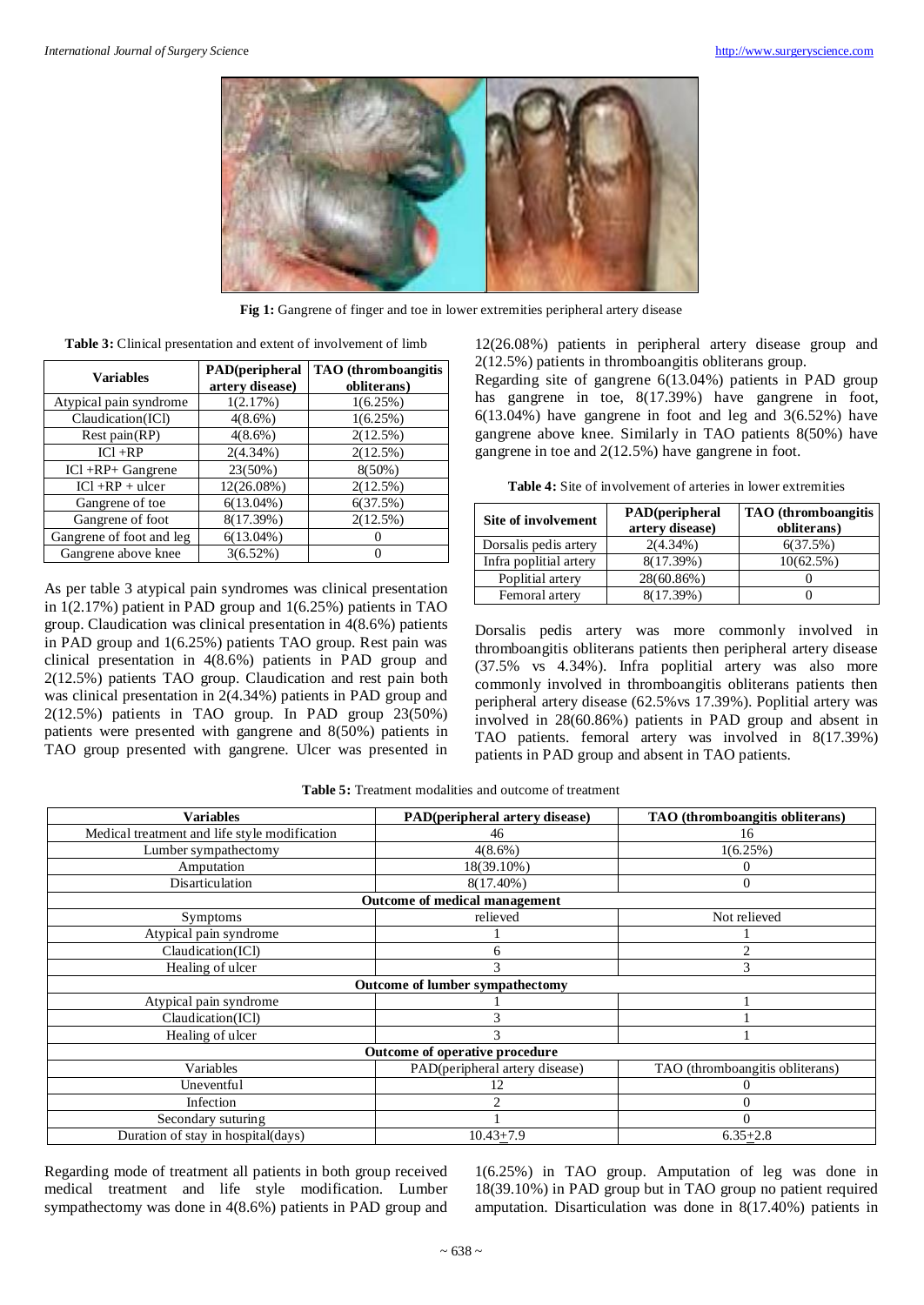# TAO group.

Regarding outcome of medical management atypical pain was relieved in one patient, claudication was relieved in 6 patients and ulcer was healed in 3 patients. After lumber sympathectomy atypical pain was relieved in one patient, claudication was relieved in 3 patients and ulcer was healed in 3 patients. Regarding outcome of operative procedure in 12 patients it was not associated with any complication, two patients developed infection and duration of hospitalisation delayed and in one patients secondary suturing was done.

Duration of stay in hospital was 10.43+7.9 days in PAD group and 6.35+2.8 days in TAO group.

# **Discussion**

In present observational study sixty two patients with lower extremities peripheral artery disease were evaluated for clinicoepidemiology, presentation and treatment outcome. Mean age of patients with PAD was  $64.30 \pm 10.90$  years and TAO was 47.06+11.94 years, there was male predominance in both group. Which is supported by the work of Edward J.Boyko,Jessie H.Ahroni,DeniseDavignon<sup>1</sup> et al. and Shammas NW et al. <sup>[7, 8]</sup> Diabetes and hypertension was common comorbid condition for peripheral artery diseases. Most of the patients in TAO group and many patients in PAD group were smoker. Traditional way of smocking and tobacco chewing was common in TAO patients. This finding corroborates with finding of Bailey MA, Griffin KJ, Scott DJ et al. and Shu J, Santulli G. et al. <sup>[9, 10]</sup>.

Most of the patients with PAD were presented with gangrene (50%) and ulcer as our centre is tertiary care centre. Atypical pain syndrome, intermittent claudication, rest pain and combination of theses was less common clinical presentation. This finding is supported by the work of Shu J, Santulli G.*et al.* and Lyden SP, Joseph D *et al.* [11, 12] ROSE GA and Mary McGrae McDermott *et al.* has concluded that most of the patient of PAD are not presenting with intermittent claudication, this statement corroborate with our finding. <sup>13, 14</sup> dorsal pedis artery and infra poplitial artery are commonly involved in TAO and poplitial and femoral was commonly involved in PAD. Sasaki S, Sakuma M, Kunihara T, Yasuda K *et al.* has reported that tibial artery is commonly involved in TAO which support our finding [15] . Chen, Q., Shi, Y., Wang, Y., & Li, X *et al.* has concluded from his study that Peripheral arterial disease involves the arteries distal to the aortic bifurcation in a nonuniform manner which support our study  $[16]$ . Most of the patients with gangrene or non healing ulcer required amputation or disarticulation. Patients with TAO responded better to medical and life style modification management. After medical management intermittent claudication was relieved better then rest pain. After lumber sympathectomy ulcer healed and claudication get relieved in few patients.This is supported by study of Gardner AW, Afaq A *et al.*,and ) Dormandy JA, Rutherford RB *et al.* [4, <sup>17]</sup> The mean duration of stay in hospital was longer in PAD patients then TAO patients that is (10.43+7.9 days vs 6.35+2.8 days). Todd R.VogelMD, MPH *et al.* has reported that duration of stay in hospital in most of the patients in his study was more than 7 days which support our study.<sup>18</sup>

#### **Conclusion**

From present study we can conclude that TAO was more common in younger age than PAD. There was male predominance in patients with lower extremity peripheral artery disease (LE-PAD). Diabetes and hypertension was common comorbid condition associated with PAD. Most of the patients have habit of tobacco use. Gangrene and ulcer are common presentation of patients and most of the patients required amputation and disarticulation. Some symptoms improved by life style modification and medical management. The mean duration of stay in hospital was longer in PAD patients then TAO patients.

#### **References**

- 1. Andre Pascal Kengne, Justin Basile Echouffo-Tcheugui,Differential burden of peripheral artery disease, www.thelancet.com/lancetgh Vol 7 August, 2019.
- 2. SL James, D Abate, KH Abate, SM Abay, C Abbafati GBD. Disease and Injury Prevalence Global, regional, and national incidence, prevalence, and years lived with disability for 354 diseases and injuries for 195 countries and territories, 1990–2017: a systematic analysis for the Global Burden of Disease Study 2017.Lancet. 2018; 392:1789- 1858.
- 3. Peige Song, Diana Rudan, Yajie Zhu, Freya JI Fowkes, Kazem Rahimi, F Gerald R Fowkes *et al.* Global, regional, and national prevalence and risk factors for peripheral artery disease in 2015: an updated systematic review and analysis, www.thelancet.com/lancetgh Vol 7 August, 2019.
- 4. Gardner AW, Afaq A. Management of lower extremity peripheral arterial disease. J Cardiopulm Rehabil Prev. 2008; 28(6):349-357. doi:10.1097/HCR.0b013e31818c3b96.\
- 5. Francisco J, Serrano Hernando<sup>a</sup>, Antonio Martín Conejero<sup>a</sup>. Peripheral Artery Disease: Pathophysiology, Diagnosis and Treatment. Rev Esp Cardiol. 2007; 60(9):969-82.
- 6. Firnhaber JM, Powell CS. Lower Extremity Peripheral Artery Disease: Diagnosis and Treatment [published correction appears in Am Fam Physician. 2019 Jul 15; 100(2):74]. Am Fam Physician. 2019; 99(6):362-369.
- 7. Edward J. Boyko<sup>12</sup> Jessie H. Ahroni<sup>1</sup> Denise Davignon<sup>1</sup> Victoria Stensel<sup>1</sup> Ronald L. Prigeon<sup>12</sup> Douglas G. Smith <sup>34</sup> Diagnostic utility of the history and physical examination for peripheral vascular disease among patients with diabetes mellitus, Journal of Clinical Epidemiology. 1997; 50(6):659-668.
- 8. Shammas NW. Epidemiology, classification, and modifiable risk factors of peripheral arterial disease. Vasc Health Risk Manag. 2007; 3(2):229-234. doi:10.2147/vhrm.2007.3.2.229.
- 9. Bailey MA, Griffin KJ, Scott DJ. Clinical assessment of patients with peripheral arterial disease. Semin Intervent Radiol. 2014; 31(4):292-299. doi:10.1055/s-0034-1393964
- 10. Vijayakumar A, Tiwari R, Kumar Prabhuswamy V. Thromboangiitis Obliterans (Buerger's Disease)-Current Practices. Int J Inflam. 2013; 2013:156905. doi:10.1155/2013/156905
- 11. Shu J, Santulli G. Update on peripheral artery disease: Epidemiology and evidence-based facts. Atherosclerosis. 2018; 275:379-381. doi:10.1016/j.atherosclerosis.2018.05.033
- 12. Lyden SP, Joseph D. The clinical presentation of peripheral arterial disease and guidance for early recognition. Cleve Clin J Med. 2006; 73(4):S15-S21. doi:10.3949/ccjm.73.suppl\_4.s15.
- 13. Rose GA. The diagnosis of ischaemic heart pain and intermittent claudication in field surveys. Bull World Health Organ. 1962; 27:645-658.
- 14. Mary McGrae McDermott, Lower Extremity Manifestations of Peripheral Artery Disease, Circulation Research. 2015; 116:1540-1550.